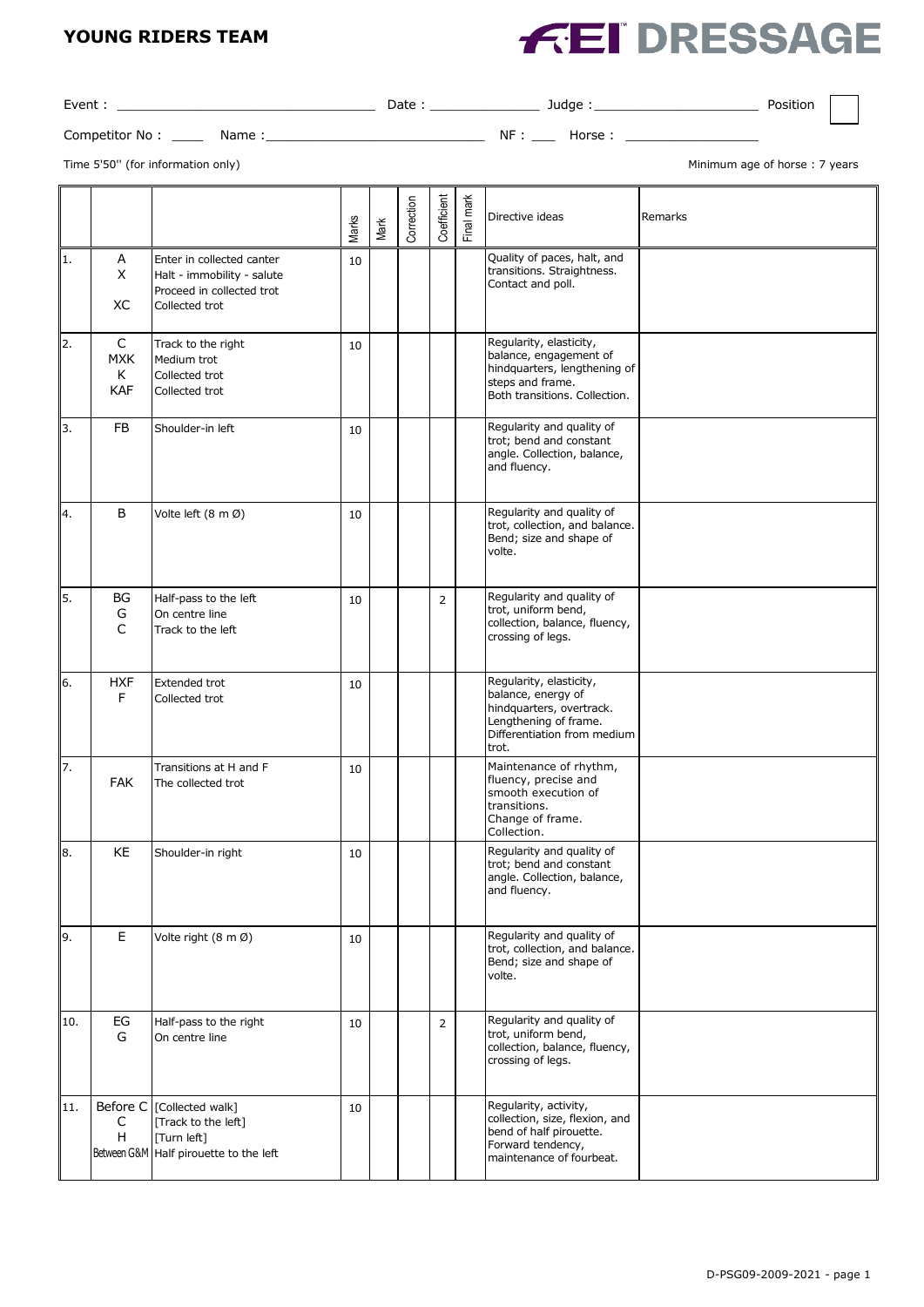## **YOUNG RIDERS TEAM**



Competitor No : \_\_\_\_ Name :\_\_\_\_\_\_\_\_\_\_\_\_\_\_\_\_\_\_\_\_\_\_\_\_\_\_\_\_ NF : \_\_\_ Horse : \_\_\_\_\_\_\_\_\_\_\_\_\_\_\_\_\_

|     |                             |                                                                                             | Marks | Mark | Correction | Coefficient    | Final mark | Directive ideas                                                                                                                                  | Remarks |
|-----|-----------------------------|---------------------------------------------------------------------------------------------|-------|------|------------|----------------|------------|--------------------------------------------------------------------------------------------------------------------------------------------------|---------|
| 12. | GM                          | Between G&H HaIf pirouette to the right<br>[Collected walk]                                 | 10    |      |            |                |            | Regularity, activity,<br>collection, size, flexion, and<br>bend of half pirouette.<br>Forward tendency,<br>maintenance of fourbeat.              |         |
| 13. |                             | The collected walk C-H-G-(M)-G-<br>(H)-G-M                                                  | 10    |      |            | $\overline{2}$ |            | Regularity, suppleness of<br>back, activity, shortening<br>and heightening of steps,<br>self-carriage.<br>Transition into walk.                  |         |
| 14. |                             | MRXV(K) Extended walk                                                                       | 10    |      |            | $\overline{2}$ |            | Regularity, suppleness of<br>back, activity, overtrack,<br>freedom of shoulder,<br>stretching to the bit.                                        |         |
| 15. | Before K<br>К<br><b>KAF</b> | Collected walk<br>Proceed in collected canter left<br>Collected canter                      | 10    |      |            |                |            | Precise execution and<br>fluency of transition.<br>Quality of canter.                                                                            |         |
| 16. | <b>FX</b><br>X              | Half-pass to the left<br>Flying change of leg                                               | 10    |      |            |                |            | Quality of canter.<br>Collection, balance, uniform<br>bend, fluency.<br>Quality of flying change.                                                |         |
| 17. | XМ<br>M<br><b>MCH</b>       | Half-pass to the right<br>Flying change of leg<br>Collected canter                          | 10    |      |            |                |            | Quality of canter.<br>Collection, balance, uniform<br>bend, fluency.<br>Quality of flying change.                                                |         |
| 18. | H                           | Proceed towards X in collected<br>canter<br>Between H&X Half pirouette to the left          | 10    |      |            | $\overline{2}$ |            | Collection, self-carriage,<br>balance, size, flexion, and<br>bend. Correct number of<br>strides (3-4).<br>Quality of canter before and<br>after. |         |
| 19. | HC<br>C                     | Counter canter<br>Flying change of leg                                                      | 10    |      |            |                |            | Quality and collection of<br>counter canter. Correctness,<br>balance, fluency, uphill<br>tendency, straightness of<br>change.                    |         |
| 20. | M                           | Proceed towards X in collected<br>canter<br>Between M&X Half pirouette to the right         | 10    |      |            | 2              |            | Collection, self-carriage,<br>balance, size, flexion, and<br>bend. Correct number of<br>strides (3-4).<br>Quality of canter before and<br>after. |         |
| 21. | MC<br>C                     | Counter canter<br>Flying change of leg                                                      | 10    |      |            |                |            | Quality and collection of<br>counter canter. Correctness,<br>balance, fluency, uphill<br>tendency, straightness of<br>change.                    |         |
| 22. | HXF<br><b>FAK</b>           | On the diagonal 5 flying changes<br>of leg every 4 <sup>th</sup> stride<br>Collected canter | 10    |      |            |                |            | Correctness, balance,<br>fluency, uphill tendency,<br>straightness.<br>Quality of canter before<br>and after.                                    |         |
| 23. | <b>KXM</b><br><b>MCH</b>    | On the diagonal 5 flying changes<br>of leg every 3rd stride<br>Collected canter             | 10    |      |            |                |            | Correctness, balance,<br>fluency, uphill tendency,<br>straightness.<br>Quality of canter before<br>and after.                                    |         |